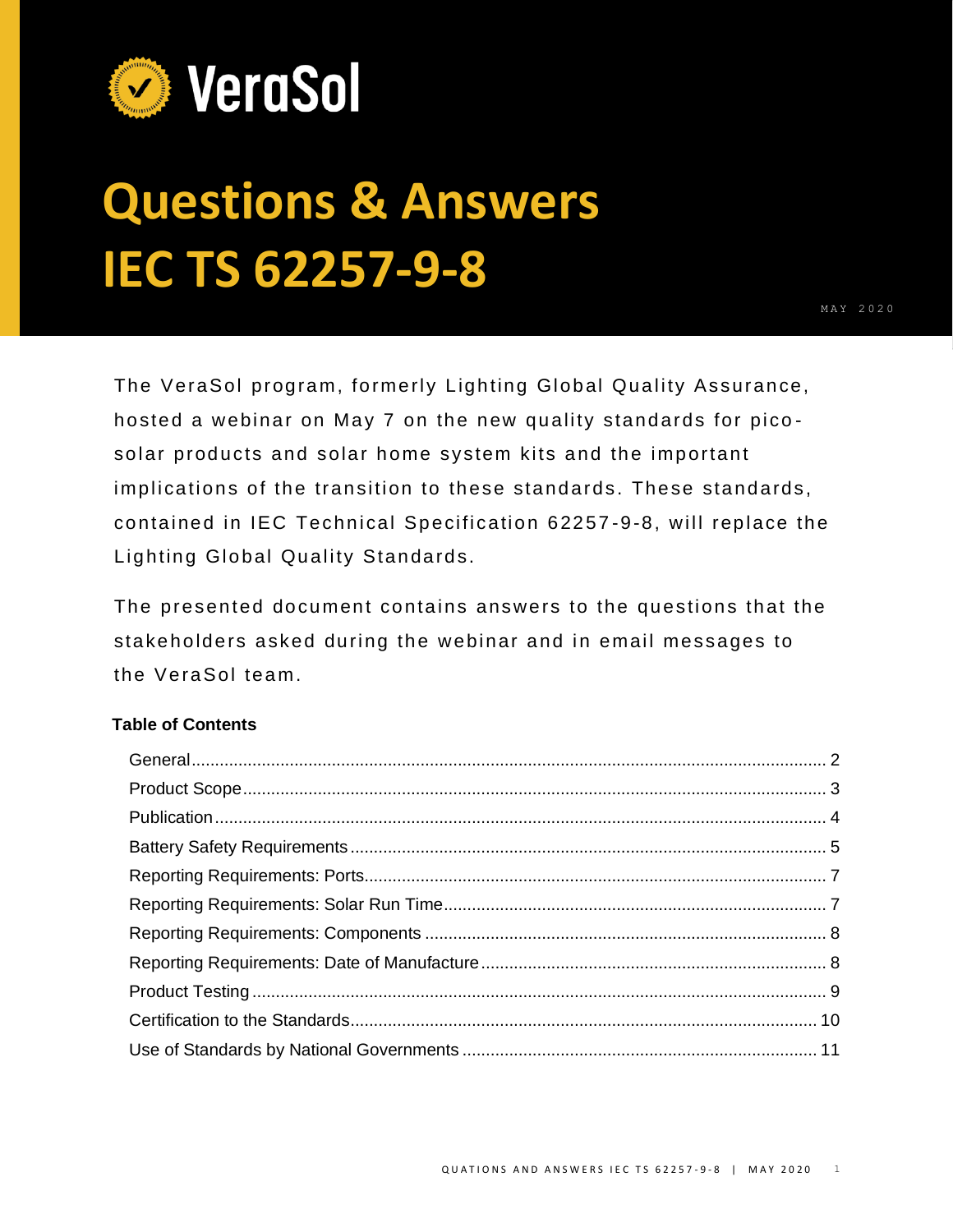## <span id="page-1-0"></span>**General**

## **Where can I find information on the new requirements in IEC TS 62257-9-8?**

The VeraSol team has prepared the below documents which provide information on the new requirements to help stakeholders prepare for the transition:

- [Change Log for Quality Standards](https://www.lightingglobal.org/resource/change-log-for-quality-standards/)
- [Summary of Requirements in IEC TS 62257-9-8:2020](https://www.lightingglobal.org/resource/summary-of-requirements-in-iec-ts-62257-9-82020/)
- Technical Note IEC Adopts Quality Standards for Standalone Solar Energy Kits: [Implications for Governments and Other Institutions](https://www.lightingglobal.org/resource/iec-adopts-quality-standards-for-standalone-solar-energy-kits-implications-for-governments-and-other-institutions/)
- [Stakeholder Feedback on Proposed Changes to the Draft Quality Standards](https://www.lightingglobal.org/resource/stakeholder-feedback-on-proposed-changes-to-the-draft-quality-standards-under-review-by-the-iec-february-2020/)  [under Review by the IEC: February 2020](https://www.lightingglobal.org/resource/stakeholder-feedback-on-proposed-changes-to-the-draft-quality-standards-under-review-by-the-iec-february-2020/)
- [Recording of the May 7 webinar and presentation slides](https://drive.google.com/drive/u/3/folders/1db0qUcGq56-lmtG9zJ0WhV8MXkEO7_6W)

## **What's the difference between IEC TS 62257-9-5 and IEC TS 62257-9-8?**

IEC TS 62257-9-5 are the test methods and IEC TS 62257-9-8 are the standards used to evaluate products based on the results of testing. VeraSol already uses IEC TS 62257-9-5, and expects to begin using IEC TS 62257-9-8 this year. VeraSol plans to offer testing to the new requirements soon after the date of publication, but will not require testing to the new requirements until 1 October 2020 (though this transition date may be delayed further depending on market dynamics due to the COVID-19 crisis).

## **How can we send comments about the IEC standards?**

The comment period on the IEC standards has already ended and the standards have been adopted by the IEC. Please see [this document](https://www.lightingglobal.org/resource/stakeholder-feedback-on-proposed-changes-to-the-draft-quality-standards-under-review-by-the-iec-february-2020/) outlining the feedback we received from stakeholders. However, please [reach out to us](mailto:info@verasol.org) if you'd like to provide any additional feedback.

#### **The verification period is two years, is there any plan to extend it?**

No, we are not currently pursuing a longer certification period as two years has been the norm for some time. The reason the certification period remains two years is because we have often found that when a company submits a product for renewal testing, the product no longer meets the standards due to intentional changes to the product, manufacturing issues, or changes to the standards. This indicates that extending the certification length beyond two years would not work. However, to renew certification for a product after two years, full testing is not required. There is a shorter, less-expensive suite of tests that are carried out.

## **Is it possible to have a simplified version of Energy Service Calculation for non-technical staff?**

Our team is considering providing a spreadsheet that outlines the inputs for energy services calculations for companies to use as a tool to calculate themselves. We will be sure to share with companies if we develop this.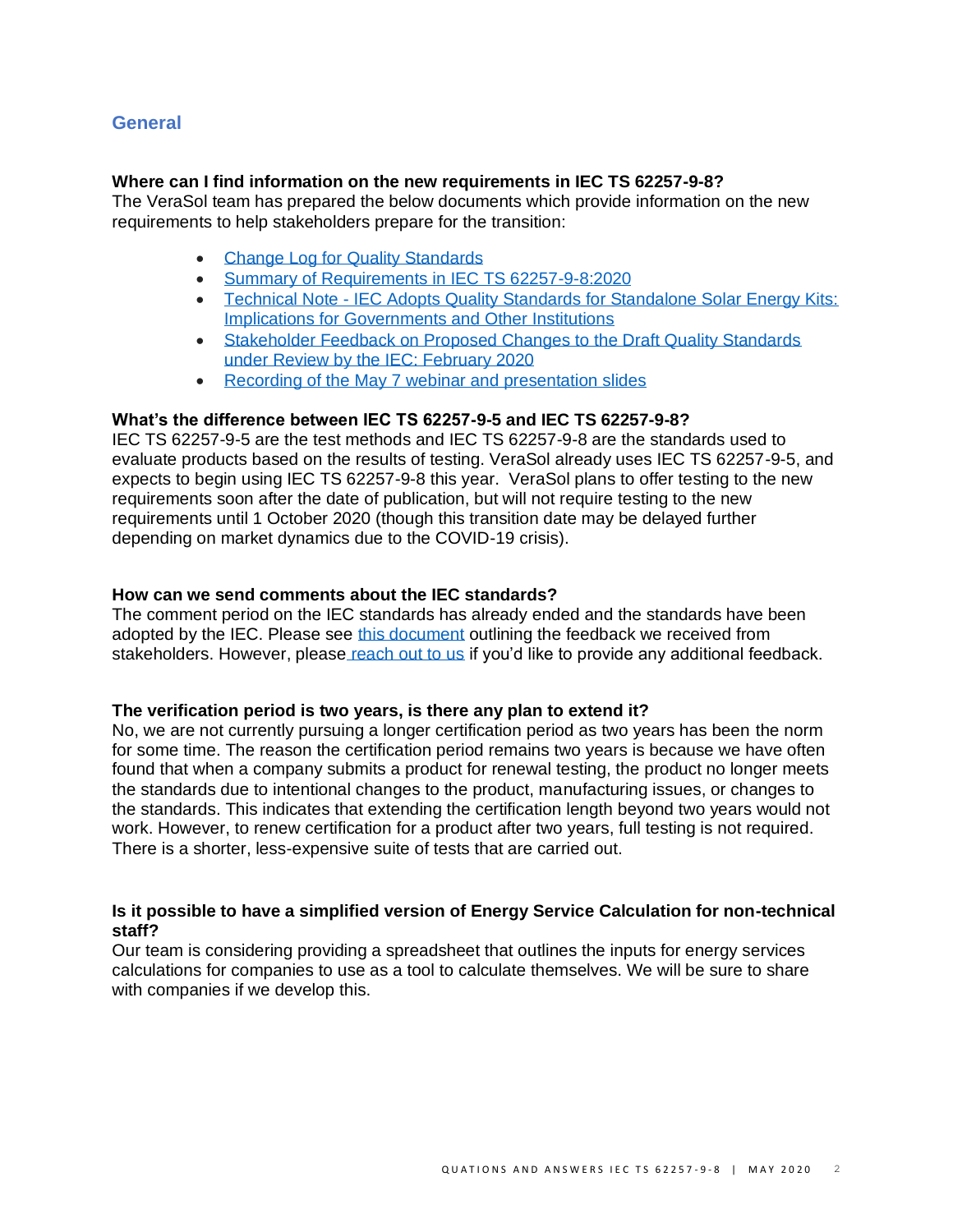## **For wire sizing, do the new standards look at AWG sizing/losses?**

IEC 62257-9-8 includes two elements related to wire sizing. First, there is a requirement for "wiring and connector safety". To meet this requirement, companies must provide a declaration stating that the "wires, cables, and connectors are appropriately sized for the expected current and voltage, and all connectors and wire joints are robust." This includes that all external cords provided with the product must be capable of carrying the electric currents present during normal operation without exceeding 50 °C  $\pm$  3 °C (i.e., if during testing, a technician observes that the wiring is overheating, the product could fail for this aspect). Secondly, the PV cable's conductor diameter will be measured to ensure it is sized to safely carry the maximum short circuit current of the module. This requirement is only considering current-carrying capacity of the cable for safety, and does not assess voltage drop or voltage losses. Voltage losses are accounted for in the performance measurements of the systems (for instance, the PV power is measured at the end of the cable and this value is used when calculating the solar run time of the product).

## <span id="page-2-0"></span>**Product Scope**

## **What size of SHS kits are covered? Is there a limit to the array capacity?**

IEC TS 62257-9-8 covers the same scope as the current Lighting Global Quality Standards. Kits from 0 to 350 Wp will be covered.

## **Some systems with productive use appliances require capacity above 350 Wp. Is there a plan to increase the allowance of systems beyond 350 Wp?**

Currently, we don't plan to allow systems beyond 350 Wp, but please [contact us](mailto:info@verasol.org) if you're interested in increase the Wp allowance to discuss further.

## **How will VeraSol's transition to larger SHS kits affect companies?**

The scope of the certification program isn't changing, we are still certifying systems up to 350 Wp. The two main changes are the use of IEC quality standards instead of the Lighting Global Quality Standards and the issuing of certificates under VeraSol (note, we will continue offering evaluation to the Lighting Global Quality Standards until at least October 2020). It will be the same process, conducted by the same team with testing by the same labs.

## **Can you certify certain productive use appliances like solar water pumps and solar refrigerators?**

Currently, solar water pumps and solar refrigerators are not within the certification scope of VeraSol nor the forthcoming IEC standards. Our team is currently exploring the potential to include solar refrigerators within the certification scope. If you are interested in testing the quality and performance of your solar refrigerator or solar water pump as a standalone product, please [contact us.](mailto:info@verasol.org)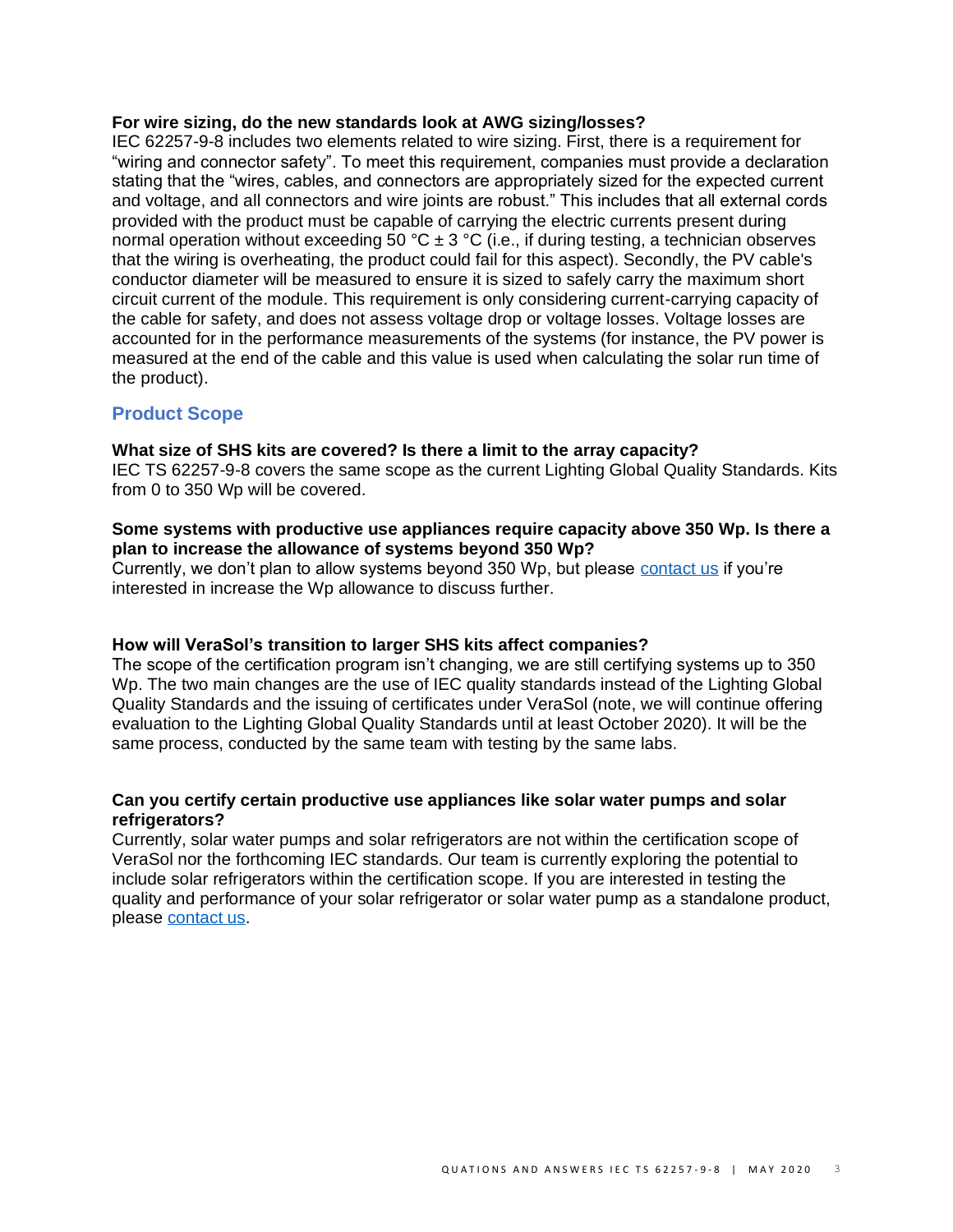## **Will the new standards also include detailed testing requirements for appliances like fans and refrigerators?**

The new standards do not cover refrigerators and do not provide any new requirements for fans beyond those already included in the Lighting Global Quality Standards.

#### **Do you plan to allow for certification of SHS kits with AC outputs?**

IEC TS 62257-9-5 does not currently include SHS kits with AC outputs. However, our team is exploring potentially including SHS kits with AC outputs into our program scope. We are currently reviewing the technical requirements to allow this, and then will engage stakeholders about the expanded scope.

#### **Will component-based SHS kits be included in the new standards?**

No, component-based SHS kits are not within the scope of IEC TS 62257-9-8. There is no difference in product scope between the Lighting Global Quality Standards and the new standards.

## **Are there standards for IoT remote monitoring of solar systems?**

To date, our program has not focused on standards for IoT remote monitoring devices. If you are interested in this, please [contact us](mailto:info@verasol.org) so we can discuss further.

## <span id="page-3-0"></span>**Publication**

#### **How soon are the standards likely to be published by the IEC and when will VeraSol start using them?**

The IEC has stated a tentative publication date of May 28, 2020. VeraSol plans to offer testing to the new requirements soon after the date of publication, but will not require testing to the new requirements until October 1, 2020 (though this transition date may be delayed further depending on market dynamics due to the COVID-19 crisis).

## **IEC TS 62257-9-8 is not yet available in IEC webstore, will you notify us when it is?**

Yes, we will notify all companies with quality-verified products and those on the VeraSol newsletter as soon as the standards have been published and are available for purchase.

#### **How can I access the test methods and quality standards, and are there any discounts available for NGOs or companies?**

The test methods (IEC TS 62257-9-5) are available for purchase from the IEC webstore [here](https://webstore.iec.ch/publication/59747) and the standards (IEC TS 62257-9-8) will also be available from the IEC webstore once they are published. There is a discount available. Please complete [this form](https://www.surveymonkey.com/r/JKNPTYX) to see if you qualify for a discount.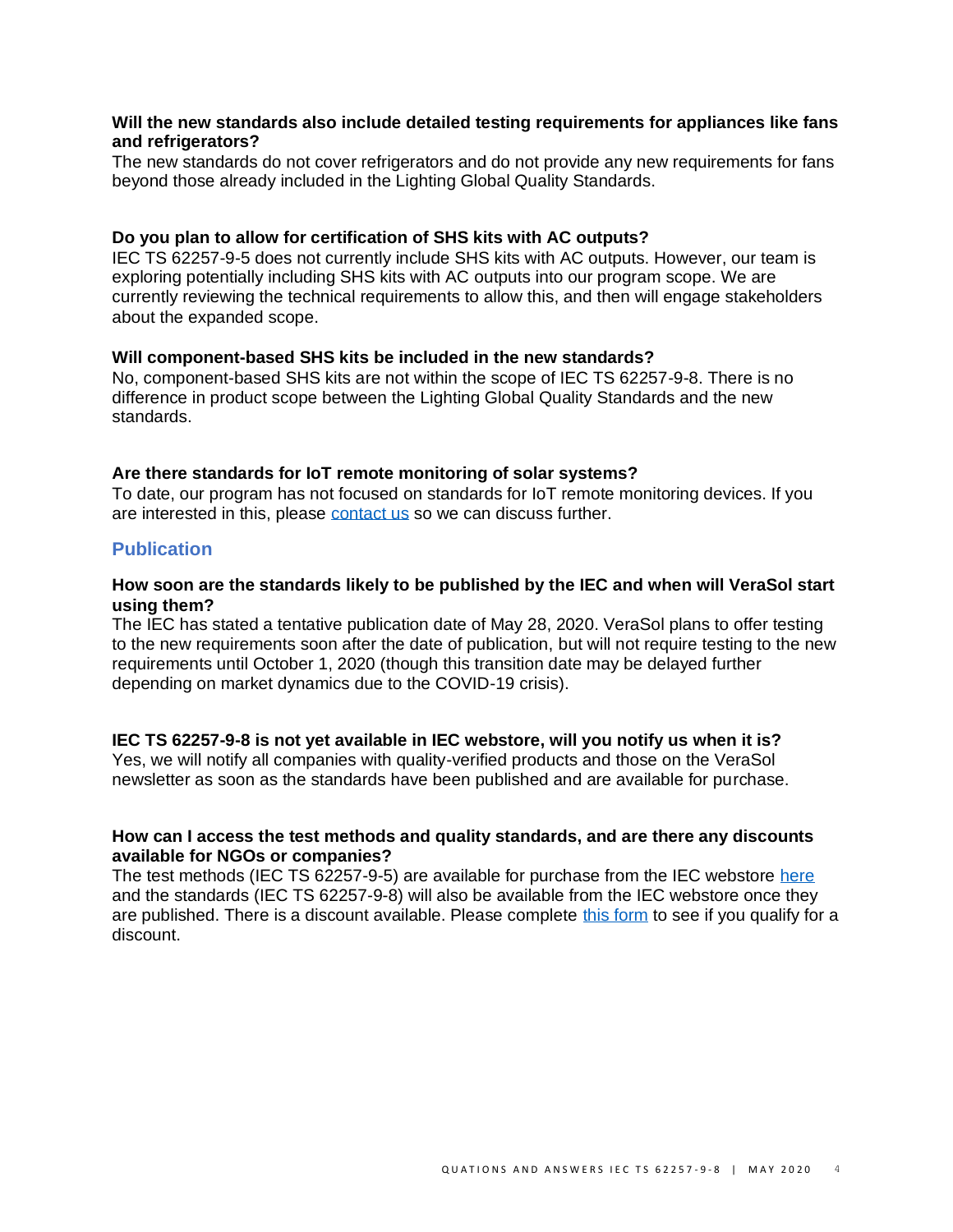# <span id="page-4-0"></span>**Battery Safety Requirements**

## **Why are new battery tests required?**

These tests are primarily being included to address recognized safety hazards associated with lithium-based batteries. We are responding to reports of recent safety incidents in the sector and the fact that lithium batteries are beginning to be more commonly used in larger products. The recent safety incidents have caused a great deal of concern among market development programs and procurement agencies. The lithium safety requirements are intended to mitigate these concerns with the goal of both ensuring safe batteries and preventing the inclusion of more stringent battery specifications that might not consider the impacts to the industry.

## **Do all battery chemistries have new standards?**

No, the new tests are only required for lithium-based batteries.

## **What are the new requirements for lithium batteries?**

Lithium batteries must have overcharge protection for individual cells or sets of parallelconnected cells. Lithium batteries shall additionally meet the requirements of a standard for safety during use. Test reports from accredited laboratories shall cover both the individual cell and the fully assembled battery pack.

- Batteries used in portable applications (i.e. easily hand-carried devices), shall meet either IEC 62133-2, UL 62133, or the combination of UL 1642 and UL 2054
- Batteries used in stationary applications shall either:
	- o Meet the requirements for portable batteries, or
	- $\circ$  Meet the United Nations Recommendations on the transport of dangerous goods: manual of tests and criteria (UN 38.3) and either IEC 62619 or UL 1973.
- Batteries used in a component with a mass > 18 kg shall meet the requirements of IEC 62619 or UL 1973. Batteries of included appliances must also meet this standard.

## **Why are the battery tests required at both the pack and cell level?**

Previously, we accepted safety documentation for either the pack or cell, but lithium battery experts concluded that requiring safety testing at the pack level is imperative. Similarly, the experts were reluctant to provide any justification for exceptions to pack-level testing for small battery packs and/or packs constructed with the same cells or sub-packs. All stated that testing should follow the accepted safety standards. Additionally, national representatives in Joint Working Group 1 of IEC Technical Committee 82 (i.e. the off-grid working group within IEC that manages the 62257 series) agreed that the safety requirements in the document were necessary and should be applied to all lithium chemistries.

We acknowledge the significant burden the additional testing requirements will place on some companies (especially for smaller companies and those assembling locally), and are interested in hearing any ideas of how to minimize the impacts of these requirements and/or improve them in future revisions of the standards.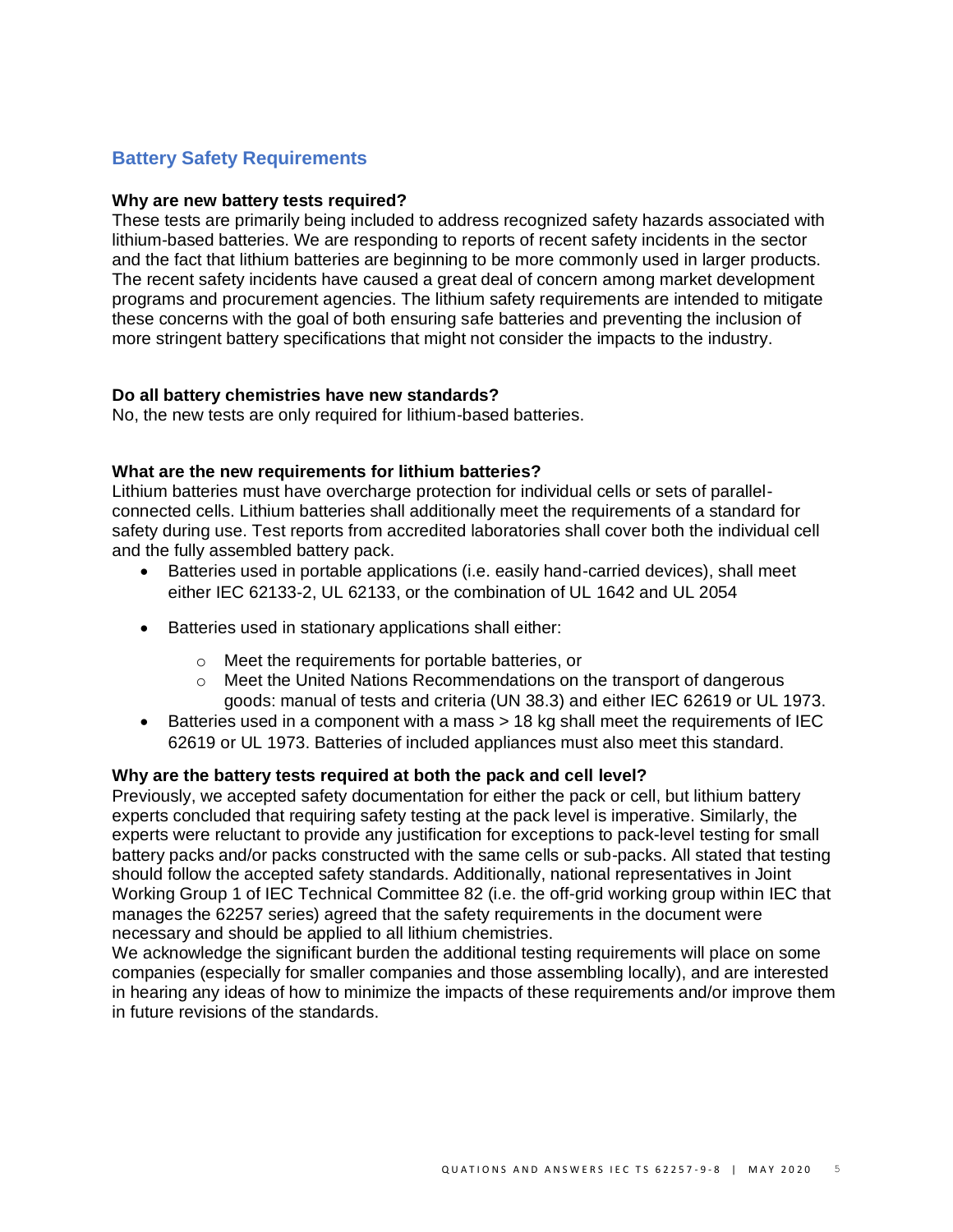## **Why isn't a UN38.3 certification sufficient?**

The testing for UN38.3 is designed to evaluate safety during *transportation*, whereas the requirements in IEC TS 62257-9-8 are intended to evaluate safety during *use*, which is more relevant for protecting the end consumer.

#### **Do you accept IEC 62133:2012 for the new battery safety requirements?**

No, we do not accept 62133:2012. IEC 62133:2012 is quite old given all that has changed in relation to measures to address lithium battery safety. The requirements for IEC 62257-9-8 can be met with IEC 62133-2 (which is from 2017) for batteries in components with a mass ≤18 kg.

## **Are "certificates" required for the new battery safety requirements, or will test reports be accepted?**

Either a certificate or test report would be sufficient, as long as it can easily be determined that the battery met the requirements, that the report or certificate is valid, and that the tests were conducted at an accredited laboratory.

## **UL 1642 is for individual cells and UL 2054 is for battery packs. If the battery is a single cell, do we just need to provide the test report of UL 1642?**

UL 2054 applies to single cell batteries, so we would require both UL 2054 and UL 1642 for a single cell battery pack.

## **The tests in IEC 62619 are similar to those in UN 38.3. Are both required at the cell level, or is IEC 62619 only required at the pack level?**

Both UN 38.3 and IEC 62619 are required at both the cell and pack level. There are a few tests in UN 38.3 that are not included in IEC 62619 which seem important to ensure battery safety.

**Is there a way to know in advance whether our battery will pass the tests in IEC 62619?** Most of the tests in IEC 62619 are safety tests which cannot be predicted without detailed understanding of the design and manufacture of the battery. Tests include external short circuit, overcharge, forced discharge, impact, thermal abuse, drop, and internal short circuit tests. **Do pico-solar products have similar battery standards for lithium batteries if they only use four small separate cylindrical cells?**

Yes, all lithium batteries, regardless of size will need to meet safety standards. The safety standards differ based on whether the components housing the batteries are considered portable or stationary.

## **Are lithium iron phosphate (LiFePO4) batteries exempt from the new battery certification requirements since they don't have thermal runaway like lithium NMC?**

No, though lithium iron phosphate batteries are generally more thermally stable than other lithium chemistries, all of the battery experts we consulted with agreed that the safety requirements should be applied to all lithium chemistries. If in the future, lithium battery safety standards begin to specify alternate requirements for lithium iron phosphate batteries, we will endeavor to update the standards in IEC 62257-9-8 to mirror the accepted standards in the lithium battery industry.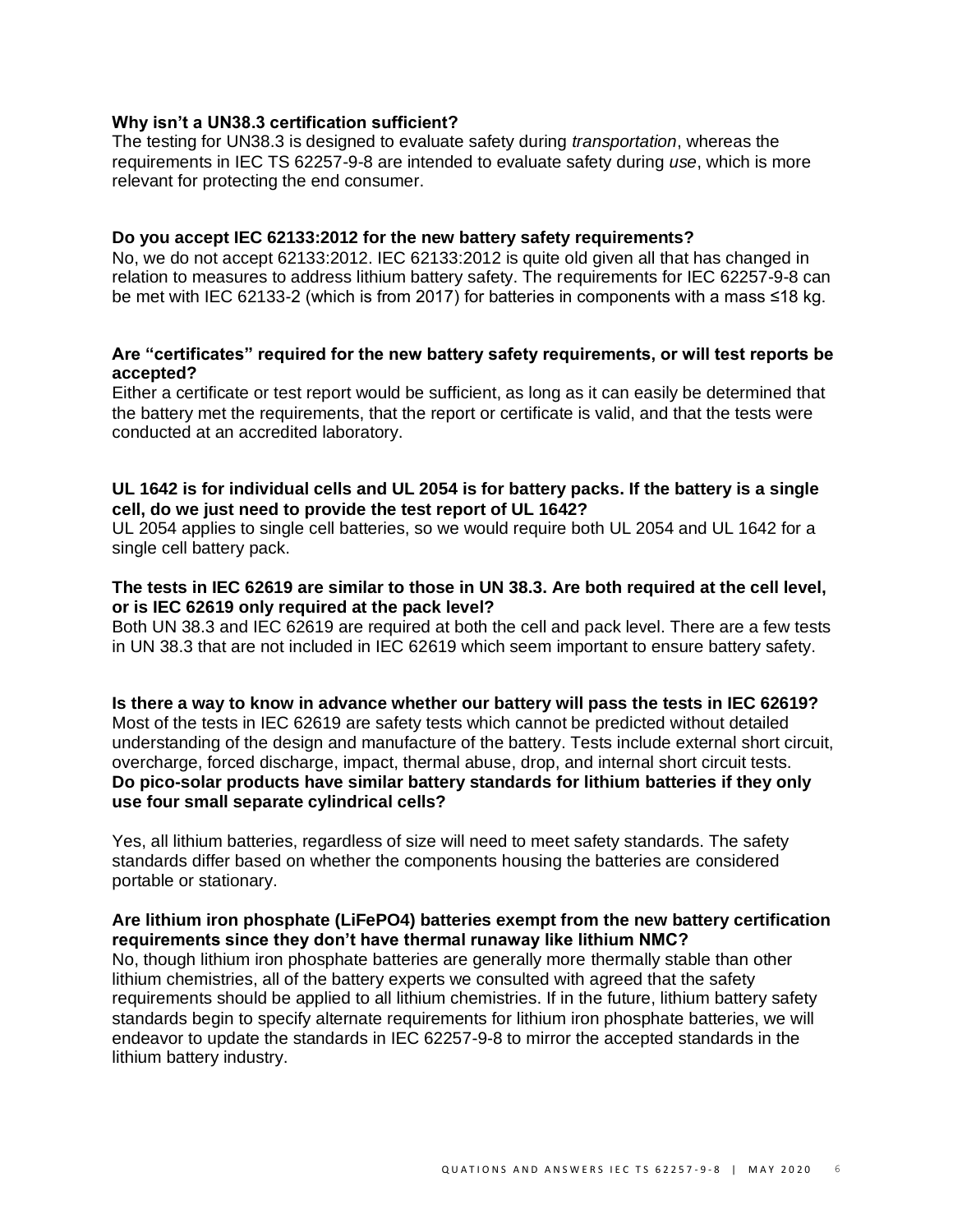## **Are there any requirements for recycling of lithium batteries?**

At this time, there are no requirements for battery recycling in IEC 62257-9-8. However, we agree that this is a key issue. Several partners are currently working on efforts to confront the issue of e-waste including Global LEAP, which is managing a solar e-waste challenge: <https://globalleapawards.org/e-waste>

## <span id="page-6-0"></span>**Reporting Requirements: Ports**

## **For the item "All ports on appliances shall be required to meet the requirements for charging ports unless they are explicitly advertised on the packaging, user manual, or at the port as "not for charging," does this apply to all ports, even those clearly labeled as input ports?**

Any ports that are not meant to be output ports (i.e., not meant to charge other devices) need to be noted as "not for charging," or similar (e.g., "not for charging devices", "cannot charge phones", "input only, cannot provide power", "input only", etc.). This information can be on the ports, or on the package or user manual. If on the package or user manual, a statement such as, "The USB ports can be used to charge phones and power other devices. All other ports on the appliances are not intended for charging." The goal is to make it clear to the user (and our team) which ports are meant to power other devices and which are not, as it impacts the performance expectations for those ports.

## **Would the labeling on non-charging ports have to be on the product itself for every port, or can this be indicated in the user manual?**

This can be indicated on the product, in the user manual, or on the product packaging.

## **Some systems have multiple types of charging to various appliances. How would these ports be classified?**

If a port is intended to be used to charge another device, it will be treated as an output port and be expected to meet the requirements for DC ports. These requirements differ based on the nominal voltage of the port. The requirements are essentially the same as those currently in the Lighting Global Quality Standards. Ports must be protected from output overload, PV overvoltage, and miswiring, and must meet basic truth-in-advertising and functionality requirements. A detailed summary of the requirements for output ports is provided under note "h" in this document: [Summary of Requirements in IEC TS 62257-9-8:2020](https://www.lightingglobal.org/resource/summary-of-requirements-in-iec-ts-62257-9-82020/)

## <span id="page-6-1"></span>**Reporting Requirements: Solar Run Time**

## **How will the run time profile be assessed?**

The methods we use for assessing run times are the Energy Service Calculations (ESC) presented in IEC TS 62257-9-5. These calculations are implemented in a spreadsheet that takes all of the inputs from other tests and calculates the run times and Wh/day estimates for given scenarios. We are hoping to provide this spreadsheet along with a Tech Note describing the ESC soon to assist manufacturers and others trying to better estimate run times according to IEC TS 62257-9-5.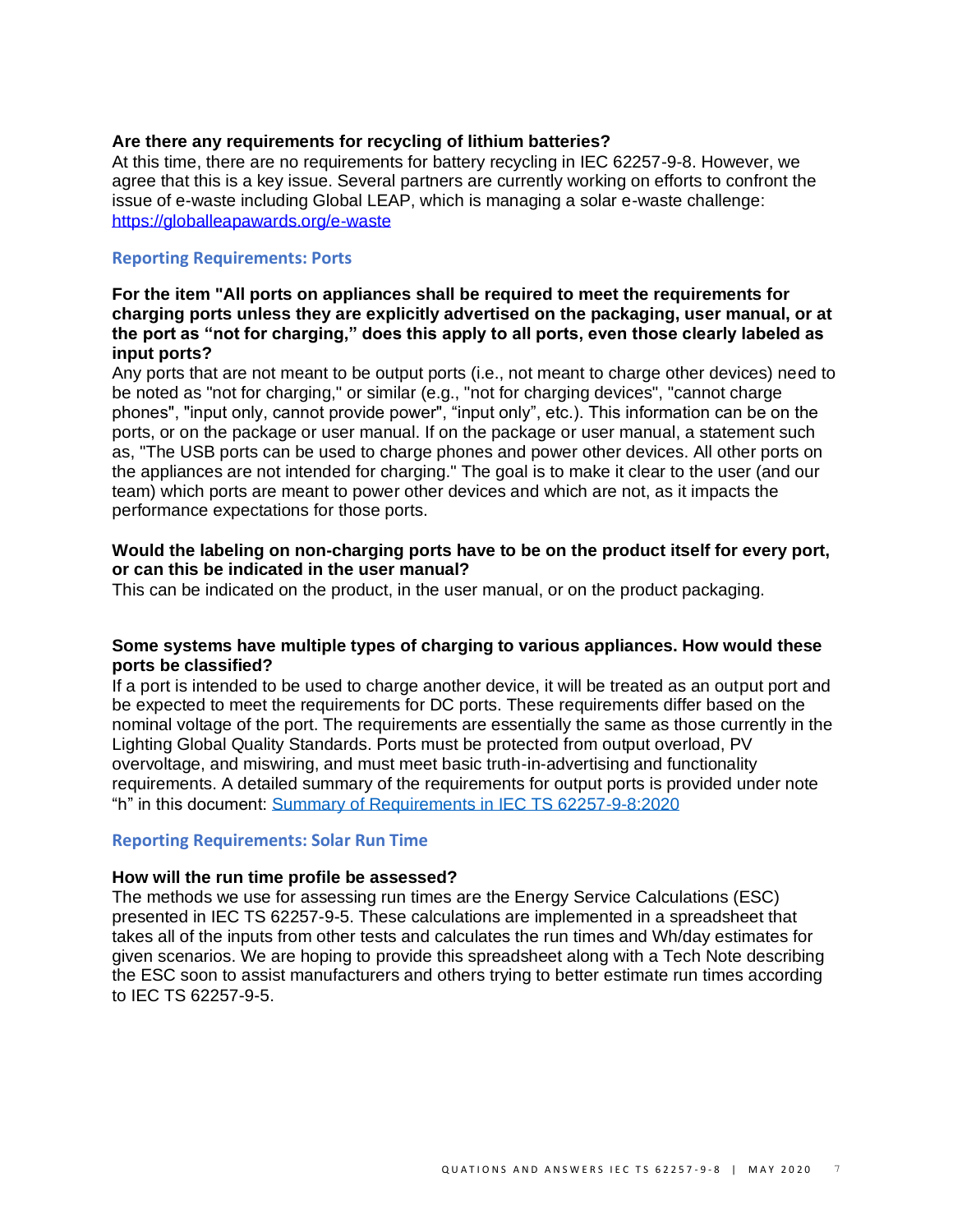## **For the run time profile, should runtimes be reported for appliances running together or separately?**

The run time profile should be for all appliances that are included in the kit used together. If a company wants to also include advertised appliances they can, but are not required to. If advertised appliances are included in the runtime profile, it must be clearly indicated that they are advertised and not included in the kit.

## **For the run time profile, how will you account for appliances that have an internal battery and are charged infrequently (e.g. a torch)?**

The runtime profile will be evaluated using the Energy Service Calculations (ESC) described in IEC 62257-9-5. In this method, appliances with internal batteries are treated in one of two ways:

- For torches and radios, the actual run time of the appliance is considered and estimated taking into account the charging efficiency, efficiency of the appliance's internal battery, and power consumption of the light or radio.
- For mobile phones and tablets, the number of full charges are reported (rather than a run time for the device).

<span id="page-7-0"></span>Reporting Requirements: Components

## **For appliances without batteries, power in watts and nominal voltage are required. If the nominal voltage is 12 V, should we also claim the power at 12 V?**

The voltage is the nominal operating voltage or voltage range, so 12 V would be appropriate or 11.5 V - 14 V, for example. In IEC TS 62257-9-5, the power will be measured when the main unit is being powered at the "typical battery discharge voltage" which is determined as the average voltage during the full battery run time. The measured power will need to be within 15% of the advertised power.

(Note for appliances with batteries, the power is measured when the appliance is powered at the standard operating voltage of the battery.)

<span id="page-7-1"></span>Reporting Requirements: Date of Manufacture

## **Is it acceptable to apply the date of manufacture by laser or print?**

The label can be on the product or on the packaging, applied in any way that is permanent. **Does the date of manufacture have to be to the nearest day, week or month?**

<span id="page-7-2"></span>Any of these would be acceptable. IEC TS 62257-9-8 specifies that the date must be at least as accurate as one month, but by week or day would be acceptable too.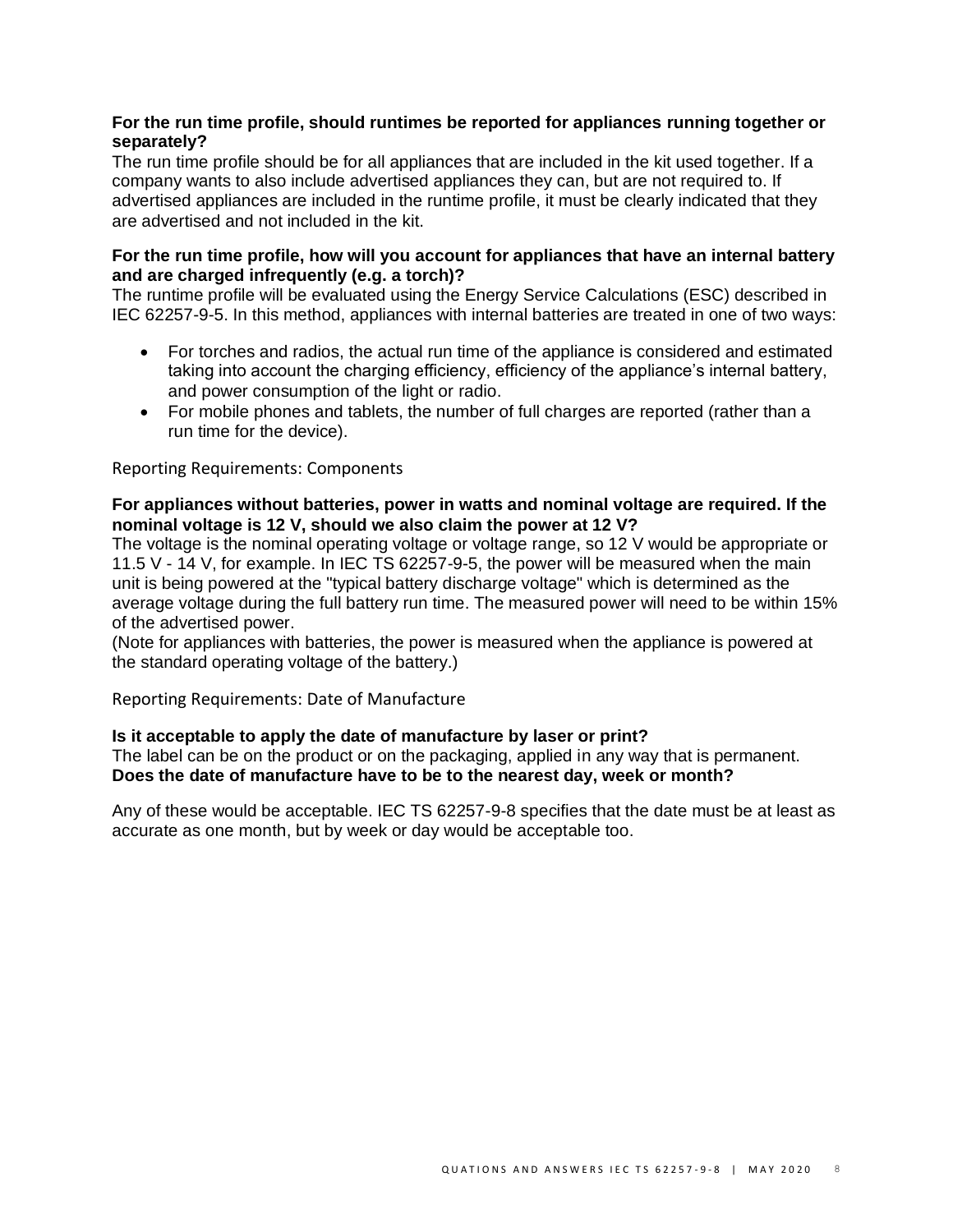## **Product Testing**

#### **What are the most common failures so that we can prepare before submitting our product for testing under VeraSol?**

Many of the common failures are issues that can be corrected via changes to the packaging or advertising materials either before or after testing. These include issues due to truth-inadvertising (I.e., run time, time to charge, light output, and other component specification claims), performance reporting requirements, user manual requirements, warranty terms, and lack of documentation for PV cables and AC/DC chargers. Prior to testing, VeraSol will offer to review your packaging and user manual to identify any potential issues that can be identified and fixed in advance of testing. For issues that are identified after testing, we offer our ["Conditional Pass Policy"](https://www.lightingglobal.org/resource/conditional-pass-policy/) which provides companies a way to make corrections without requiring full re-testing.

Other common issues include inadequate protection from water ingress (the required level of protection depends on the expected use of the product), lack of appropriate charge/discharge control for batteries, poor battery durability during storage, poor internal wiring, and lack of adequate voltage control/protection for output ports.

## **Is the functionality of the complete system also tested, not just the individual components?**

VeraSol is already using the test methods contained in IEC TS 62257-9-5. In the test methods, there are both component-level and system-level tests. The system-level tests do assess the functionality of the complete system and are used to determine the full-battery run time, solar run time, and available daily energy. The test methods also measure component performance, such as lumen maintenance of the LEDs, PV power, and long-term durability of the batteries.

## **How do you expect the added costs for PV module and battery safety tests to affect the market?**

We do not anticipate the PV tests to have a major impact on the market. The added cost of testing for small modules is minimal and the requirements for larger modules are easily met by sourcing modules that meet IEC 61730. We anticipate that the added costs of the battery safety tests will have a variable impact on different companies. In cases where a company is assembling their own battery packs or assembling batteries locally, these new requirements are likely to have a significant impact. For other companies that purchase battery packs from larger suppliers, the new requirements will likely have a smaller impact because the cost of testing will be more distributed.

## **Will motion sensor lights be required to test on full brightness over an extended period of time?**

Yes, motion sensor lights will need to also meet the lumen maintenance requirements and maintain at least 90% their original brightness for 2000 hours. Typically, for testing, the motion sensor feature of lights is disabled so that the light can remain on during the test.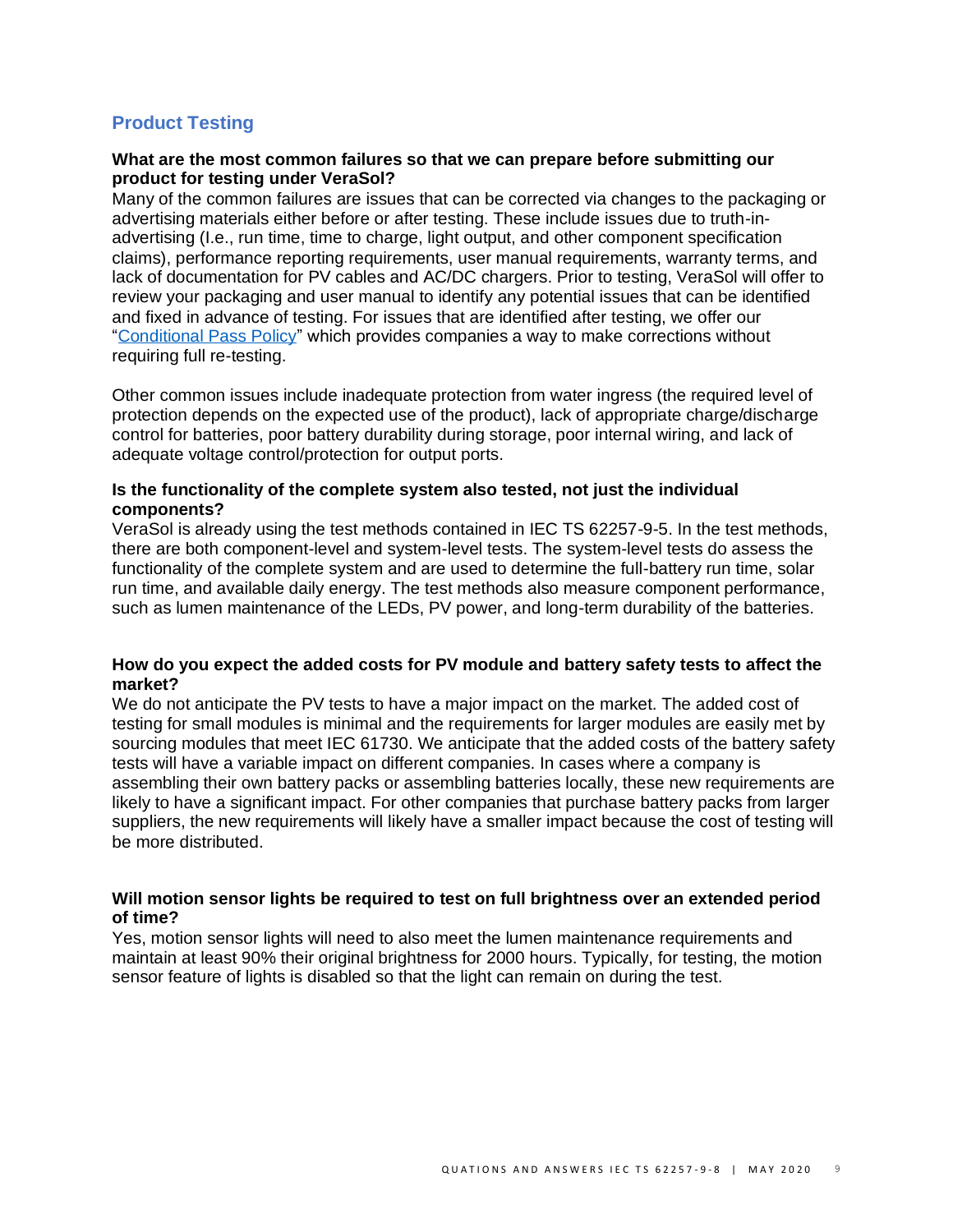## **Can any lab certify products to IEC TS 62257-9-8 and issue certificates under VeraSol?**  Any lab can obtain the equipment and training to test products to IEC TS 62257-9-5 and IEC 62257-9-8 if they receive accreditation from the appropriate national body. In order to test products under VeraSol, labs will need to sign an MOU with our program, undergo additional training, and participate in round-robin testing.

## **Do you expect the high cost of testing and absence of labs in certain countries to promote sub-standard products?**

As the majority of products are manufactured in China, India and similar manufacturing hubs, and many countries are beginning to employ a pre-verification of conformity (PVoC) process for imports, we do not anticipate the lack of labs in certain countries to promote sub-standard products. However, we are simultaneously working with the DfID ACE program and the World Bank to increase lab capacity throughout sub-Saharan Africa to improve the ability for countries and regions to conduct market check testing of both quality-verified and non-quality verified products in the market.

## **Is there a test lab in Ethiopia accredited to test to IEC TS 62257-9-5?**

No, currently there is no test lab in Ethiopia accredited to test to IEC TS 62257-9-5. The Ethiopian Conformity Assessment Enterprise (ECAE) lab is equipped and has some training to carry out tests, but it is not currently ISO-accredited to test to the IEC test methods. Certification to the Standards

# <span id="page-9-0"></span>**How long is the transition period from Lighting Global Quality Assurance to VeraSol?**

We plan to migrate all the data from the Lighting Global website to the VeraSol website and begin issuing verification letters and specification sheets under the new VeraSol brand in July 2020.

## **Will the cost of quality verification be the same through VeraSol as it was with Lighting Global Quality Assurance?**

There are two types of fees to get your product quality verified: testing costs and certification costs. Testing costs are solely determined by the test labs depending on the complexity of the product and number of test required. Since the new IEC standards have more requirements than the current Lighting Global Quality Standards, this will increase testing costs. The certification costs are charged by VeraSol. Our pricing for certification was modified in October 2019 and we plan to revise again October 2020.

## **Will our current contacts at Lighting Global continue to be the contacts for VeraSol?**

Yes, you will still be communicating with the same team, just from a new email address. We are currently transitioning [testing@lightingglobal.org](mailto:testing@lightingglobal.org) to [testing@verasol.org,](mailto:testing@verasol.org) and you will be auto directed when that switch is made.

## **Will Lighting Global continue to exist or will it be replaced by VeraSol?**

Lighting Global, managed by the World Bank Group, continues to exist as a market development program. Lighting Global Quality Assurance has transitioned to VeraSol.